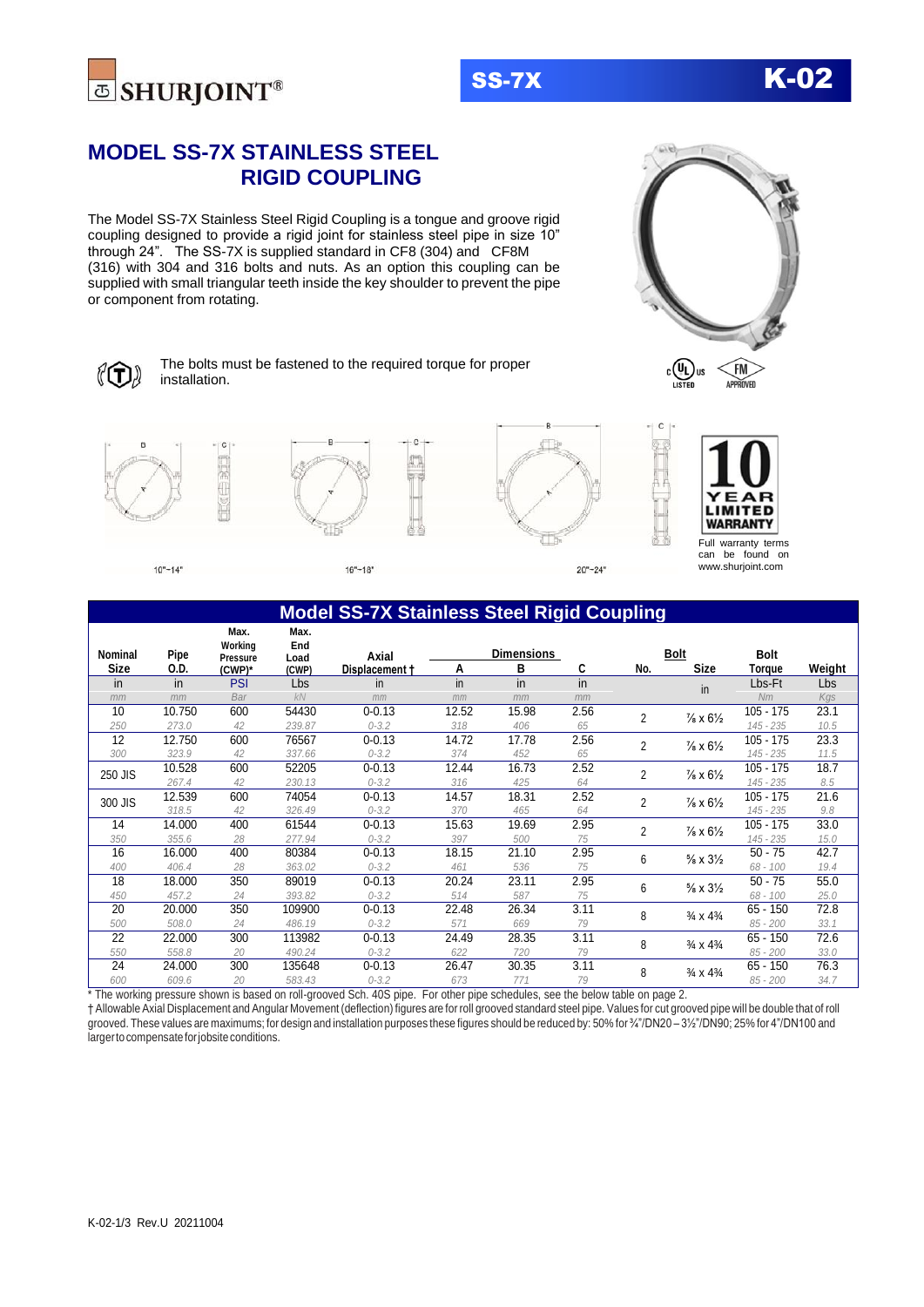





# **Performance Data**

The following tables show maximum cold working pressures (CWP) of *Shurjoint* stainless steel couplings used on stainless steel pipes.

In general it is more difficult to achieve defined groove corners on stainless steel pipe than on carbon steel pipe. Always select the correct roll set for the pipe being grooved and process grooves as defined as possible. Contact your roll-groove tool manufacturer for recommendations.

| Unit: psi/bar                     |                                           |          |          |         |  |  |  |  |  |  |  |  |
|-----------------------------------|-------------------------------------------|----------|----------|---------|--|--|--|--|--|--|--|--|
| <b>Model SS-7X Rigid Coupling</b> |                                           |          |          |         |  |  |  |  |  |  |  |  |
| Nom. Size                         | <b>Cut-Grooved</b><br><b>Roll-Grooved</b> |          |          |         |  |  |  |  |  |  |  |  |
| in $/$ mm                         | Sch. 40S                                  | Sch. 40S | Sch. 10S | Sch. 5S |  |  |  |  |  |  |  |  |
| 10                                | 600                                       | 600      | 300      | 200     |  |  |  |  |  |  |  |  |
| 250                               | 42                                        | 42       | 20       | 14      |  |  |  |  |  |  |  |  |
| 12                                | 600                                       | 600      | 300      | 200     |  |  |  |  |  |  |  |  |
| 300                               | 42                                        | 42       | 20       | 14      |  |  |  |  |  |  |  |  |
| 14                                | 420                                       | 420      | 300      | 200     |  |  |  |  |  |  |  |  |
| 350                               | 28                                        | 28       | 20       | 14      |  |  |  |  |  |  |  |  |
| 16                                | 420                                       | 420      | 300      | 200     |  |  |  |  |  |  |  |  |
| 400                               | 28                                        | 28       | 20       | 14      |  |  |  |  |  |  |  |  |
| 18                                | 350                                       | 350      | 300      | 200     |  |  |  |  |  |  |  |  |
| 450                               | 24                                        | 24       | 20       | 14      |  |  |  |  |  |  |  |  |
| 20                                | 350                                       | 350      | 300      | 200     |  |  |  |  |  |  |  |  |
| 500                               | 24                                        | 24       | 20       | 14      |  |  |  |  |  |  |  |  |
| 22                                | 300                                       | 300      | 300      | 200     |  |  |  |  |  |  |  |  |
| 550                               | 20                                        | 20       | 20       | 14      |  |  |  |  |  |  |  |  |
| 24                                | 300                                       | 300      | 300      | 200     |  |  |  |  |  |  |  |  |
| 600                               | 20                                        | 20       | 20       | 14      |  |  |  |  |  |  |  |  |

Proof test pressure: 1.5 times the listed working pressure. Burst pressure: 3 times the listed working pressure.

### **MATERIAL SPECIFICATIONS**

#### • Housing:

Type 304 Stainless steel to ASTM A351 CF8 or A743 Gr. CF8

- Type316 toASTMA743 CF8M
- Type316LtoASTMA743 CF3M
- Type316Ti toASTMA240
- Duplex 2205 to ASTM A8904A.
- □ Super Duplex 2507 to ASTM A890 5A.
- Duplex254SMOtoASTMA351CK3McuN.

#### • Rubber Gasket:

**GradeE-pwEPDM** (Color code:DoubleGreenstripe) certified under NSF/ANSI 61 and NSF/ANSI 372 for potable water service to +180°F(+82°C). Also good for services for water with acid, water with chlorine or chloramines, deionized water, seawater and waste water, dilute acids, oil-free air and many chemicals.

Not recommended for petroleum oils, minerals oils, solvents and aromatic hydrocarbons.

 **Grade "E" EPDM** (Color code: Green stripe) Good for cold&hot water up to+200°F(+93°C). Also good for services for water with acid, water with chlorine or chloramines, deionized water, seawater and waste water, dilute acids, oil-free air and many chemicals. Not recommended for petroleum oils, minerals oils, solvents and aromatic hydrocarbons.

Maximum Temperature Range: -30°F (-34°C) to +200°F (+93°C)\*.

\*EPDM seat for water services are notrecommended for steam services unless valves or components are accessible for frequent replacement.

 (Option)**Grade"T"Nitrile**(Color code:Orangestripe) Recommended for petroleum products, air with oil vapors, vegetable and mineraloilswithin thespecified temperature range. Also good for water services under +150°F  $(+66°C)$ .

Temperature range: -20 $\textdegree$ F to +180 $\textdegree$ F (-29 $\textdegree$ C to +82 $\textdegree$ C). **Do not use for HOT WATER above +150 <sup>o</sup>F (+66 <sup>o</sup>C) or HOT DRYAIR above +140 <sup>o</sup>F (+60 <sup>o</sup>C)**

 Other options: Grade "O" Fluoroelastomer. Grade "L" Silicone. For additional details contact *Shurjoint.*

### • Bolts& Nuts:

.

Type 304 Stainless steel track bolts to A193 B-8 with heavy duty nuts to ASTM A194 B8, Molybdenum disulfide (MoS<sub>2</sub>) coated.

 $\square$  Type 316 Stainless steel track bolts to A193 B-8M with heavy duty nuts to ASTM B8M, Molybdenum disulfide (MoS<sub>2</sub>) coated.